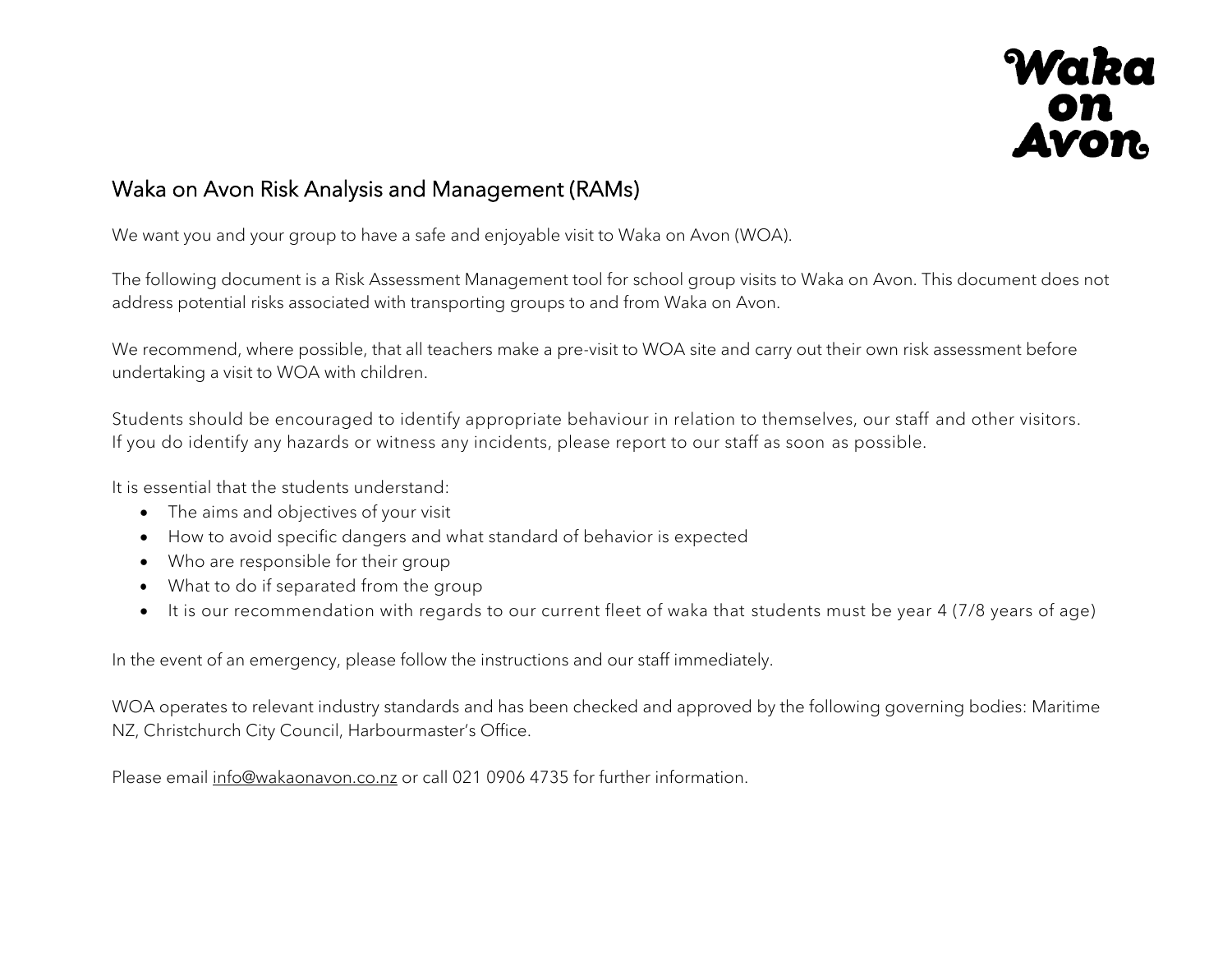## VISIT TO WAKA ON AVON – RISK MANAGEMENT PLAN

| Date:                  | Class level:                  | Teacher in charge: |
|------------------------|-------------------------------|--------------------|
|                        |                               |                    |
| No. of children:       | No. of adult helpers:         | No. of staff:      |
|                        |                               |                    |
| Day/Time of departure: | Day/Time of return to school: | Reserve contact:   |
|                        |                               |                    |
|                        |                               | Approved By:       |
|                        |                               |                    |

## **Group members requiring special consideration:**

| Health:    |  |
|------------|--|
|            |  |
| Behaviour: |  |
|            |  |
| Other:     |  |

| <b>Pre-activity checklist</b>             | On the day                        | <b>Comments</b> |
|-------------------------------------------|-----------------------------------|-----------------|
| Trip application approved                 | <b>Students list and contacts</b> |                 |
| Permission slips returned                 | Medication                        |                 |
| Medical records checked                   | <b>First Aid kit</b>              |                 |
| RAMS form to all teachers                 | Cell phone                        |                 |
| Guidelines for children understood by all | Intentions left at office         |                 |
| adults and children attending             | <b>Equipment checked</b>          |                 |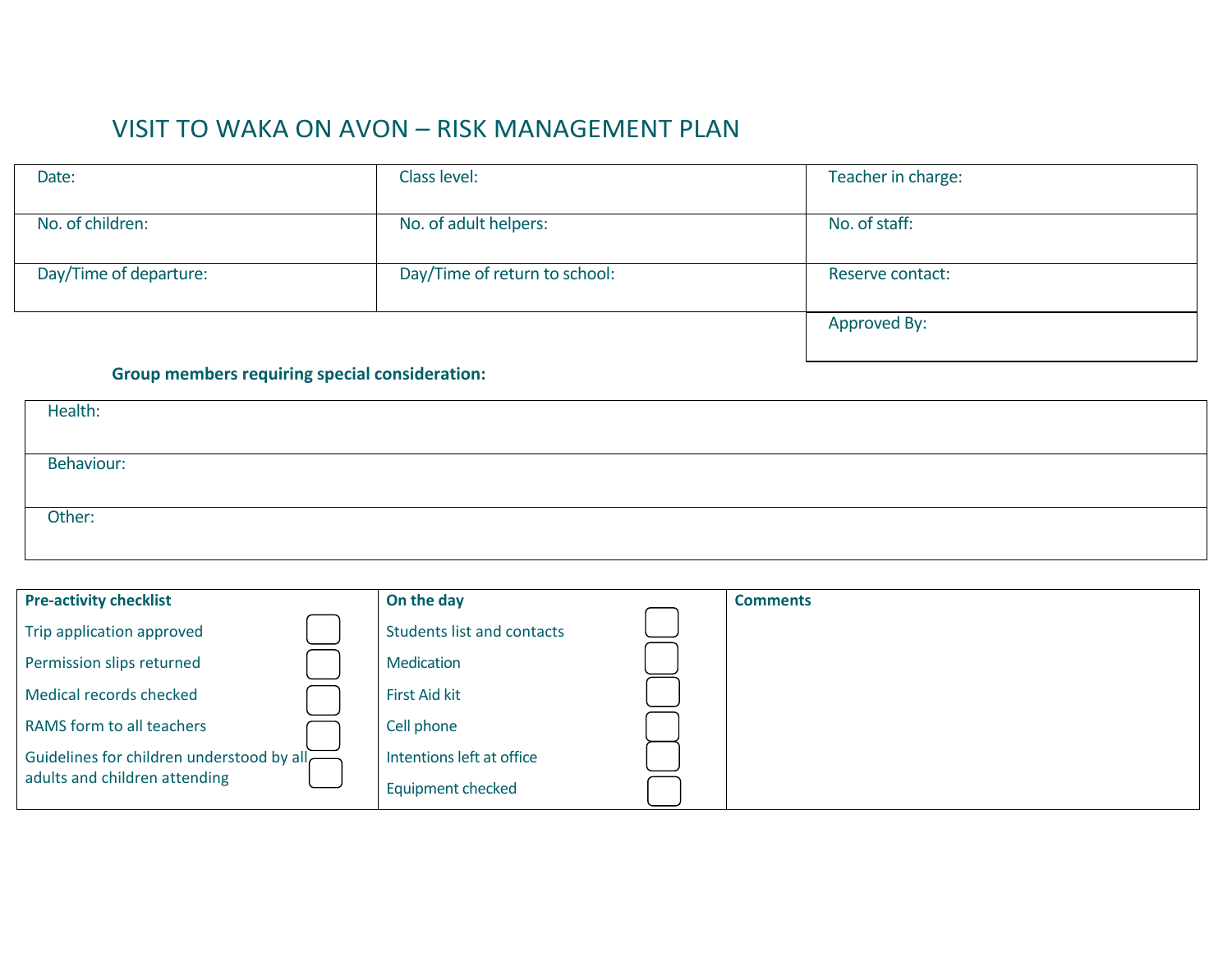## **WAKA ON AVON Risk Analysis and Management System (RAMS)**

| What could go<br>wrong?            | <b>What would cause</b><br>this?                                                                                                                                                                                                                                  | <b>WOA's Control Measures</b>                                                                                                                                                                                                                                                                                                                                                 | <b>Group/Visitor Responsibility</b>                                                                                                                                                                                            | <b>Emergency plan</b>                                                                                                               |
|------------------------------------|-------------------------------------------------------------------------------------------------------------------------------------------------------------------------------------------------------------------------------------------------------------------|-------------------------------------------------------------------------------------------------------------------------------------------------------------------------------------------------------------------------------------------------------------------------------------------------------------------------------------------------------------------------------|--------------------------------------------------------------------------------------------------------------------------------------------------------------------------------------------------------------------------------|-------------------------------------------------------------------------------------------------------------------------------------|
| Personal accident<br>or injury     | • Falling in the water<br>from the banks<br>• Falling in the river<br>when boarding<br>• Passenger overboard<br>• Distracted or not<br>paying adequate<br>attention<br>• Falling over<br>• Pushing or shoving<br>• General carelessness<br>• Disorderly behaviour | • Full attention required while at the<br>river edge, students are always to pay<br>attention to WOA staff once on-site<br>• Supervision of children<br>• Life preservers provided on site<br>• Teachers ensuring students are<br>always supervised and fully aware<br>of the rules.<br>• Guidelines sent to during the<br>reservations process and reiterated<br>on arrival. | • Supervision of students<br>• Awareness of uneven ground near the<br>riverbanks<br>• Being considerate to other visitors,<br>especially when moving as a large<br>group<br>• Ensure everyone is aware of<br><b>Guidelines</b> | • Notify WOA staff<br>· Qualified First Aider will attend.<br>• Incident report must be completed                                   |
| Person is lost or<br>unaccompanied | • Inadequate<br>supervision<br>• Inadequate adult to<br>child ratio<br>• Person's lack of<br>awareness<br>of risk in such a<br>situation                                                                                                                          | • Children cannot enter WOA without a • Supervision of children<br>supervising adult<br>• Guidelines for groups sent to organizer<br>and re-iterated on arrival                                                                                                                                                                                                               | • Ensure everyone is aware of<br><b>Guidelines</b>                                                                                                                                                                             | • Contact all staff who will then keep a<br>lookout/help search<br>• When located, missing person will be<br>escorted back to group |

| Person falling ill | • Lack of medication     | • Unable to control | • Please ensure that all required                                            | • Notify WOA staff                  |
|--------------------|--------------------------|---------------------|------------------------------------------------------------------------------|-------------------------------------|
|                    | • Pre-existing condition |                     | medications (for asthma, allergies etc.) • Qualified First Aider will attend |                                     |
|                    |                          |                     | are readily at hand and that pre-                                            | • Incident report must be completed |
|                    |                          |                     | existing conditions are notified and                                         |                                     |
|                    |                          |                     | that provision has been made for this                                        |                                     |